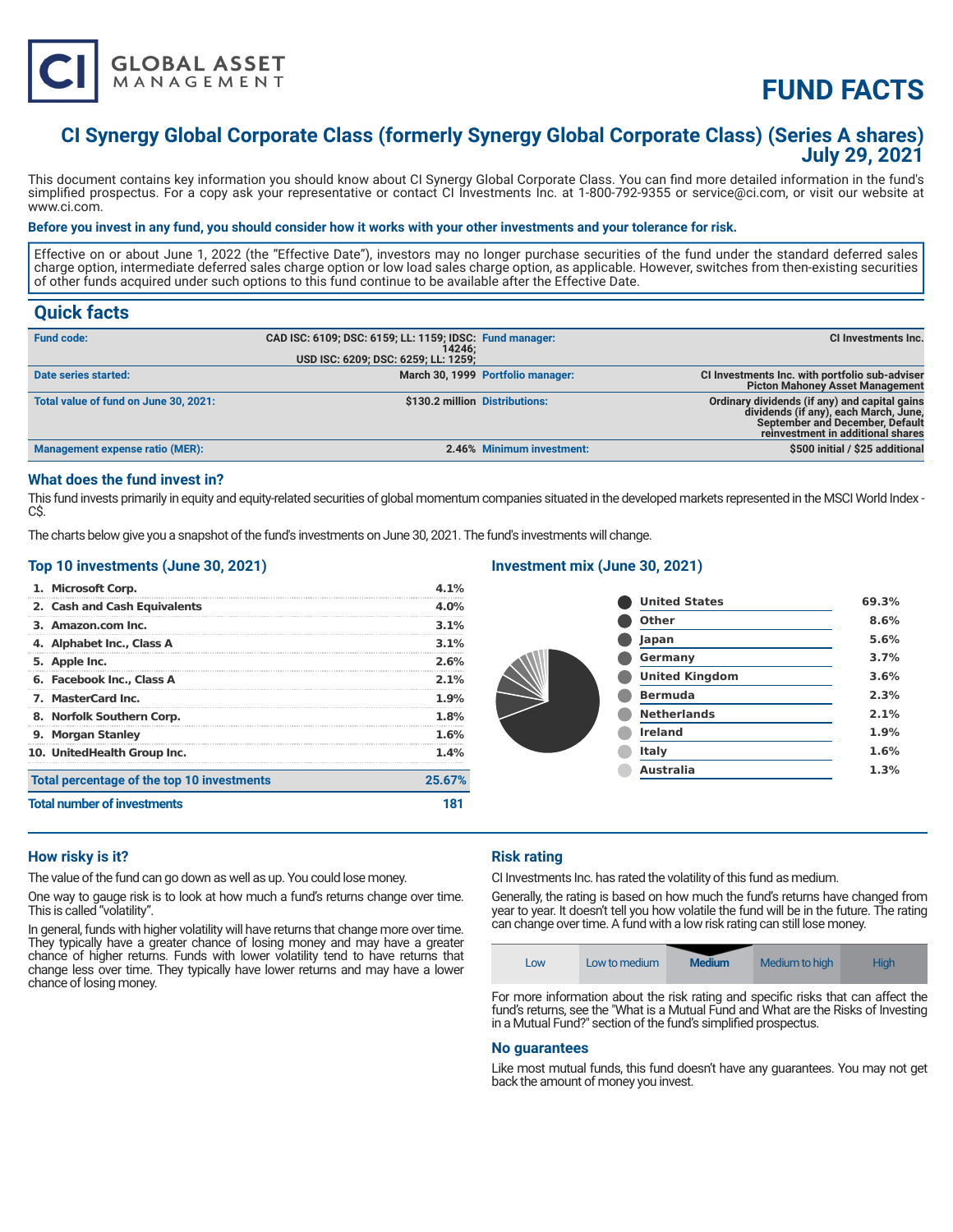# **CI Synergy Global Corporate Class (formerly Synergy Global Corporate Class) (Series A shares)**

# **How has the fund performed?**

This section tells you how Series A securities of the fund have performed over the past 10 calendar years. Returns are after expenses have been deducted. These expenses reduce the fund's returns.

#### **Year-by-year returns**

This chart shows how Series A securities of the fund performed in each of the past 10 calendar years. This fund series dropped in value in 3 of the last 10 calendar years. The range of returns and change from year to year can help you assess how risky the fund has been in the past. It does not tell you how the fund will perform in the future.



#### **Best and worst 3-month returns**

This table shows the best and worst returns for Series A securities of the fund in a 3- month period over the past 10 calendar years. The best and worst 3-month returns could be higher or lower in the future. Consider how much of a loss you could afford to take in a short period of time.

|                     | <b>Return</b> | 3 months ending | If you invested \$1,000 at the beginning of the period |
|---------------------|---------------|-----------------|--------------------------------------------------------|
| <b>Best return</b>  | 15.1%         | June 30, 2020   | Your investment would be \$1,151.                      |
| <b>Worst return</b> | $-14.2%$      | March 31, 2020  | Your investment would be \$858.                        |

#### **Average return**

As at June 30, 2021, a person who invested \$1,000 in this series of units of the fund 10 years ago now has \$2,810. This works out to an annual compound return of 10.9%.

# **Who is this fund for?**

#### **This fund may be suitable for you if you:**

- are looking to add global momentum to a diversified portfolio
- are comfortable investing outside Canada<br>• are investing for the medium and/or long to
- are investing for the medium and/or long term<br>• can tolerate medium risk
- can tolerate medium risk

#### **A word about tax**

In general, you'll have to pay income tax on any money you make on a fund. How much you pay depends on the tax laws of where you live and whether you hold the fund in a registered plan, such as a Registered Retirement Savings Plan or a Tax-Free Savings Account.

Keep in mind that if you hold your fund in a non-registered account, fund distributions are included in your taxable income, whether you get them in cash or have them reinvested.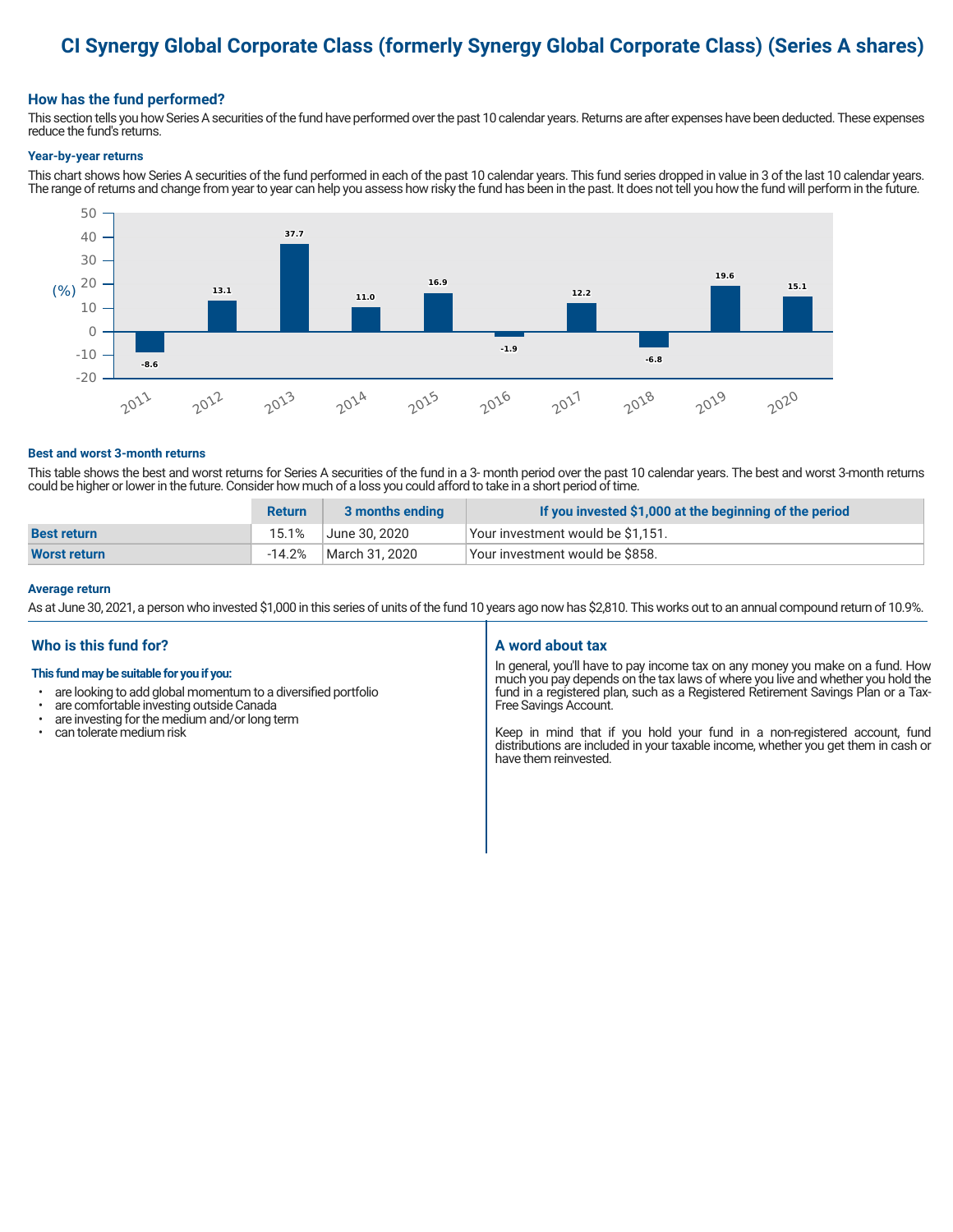# **CI Synergy Global Corporate Class (formerly Synergy Global Corporate Class) (Series A shares)**

### **How much does it cost?**

The following tables show the fees and expenses you could pay to buy, own and sell Series A securities of the fund. The fees and expenses — including any commissions — can vary among series of a fund and among funds. Higher commissions can influence representatives to recommend one investment over another. Ask about other funds and investments that may be suitable for you at a lower cost.

#### **1. Sales charges**

You may have to choose a sales charge option when you buy Series A securities of the fund. Ask about pros and cons of each option.

| What you pay                           |                                                     | <b>How it works</b>                                                                                                                                                                                                                                                                   |
|----------------------------------------|-----------------------------------------------------|---------------------------------------------------------------------------------------------------------------------------------------------------------------------------------------------------------------------------------------------------------------------------------------|
| in percent $(\%)$                      | in dollars<br>(S)                                   |                                                                                                                                                                                                                                                                                       |
| Initial sales charge                   |                                                     |                                                                                                                                                                                                                                                                                       |
| 0 to 5.0% of the amount you buy        | \$0 to<br>\$50.00 on<br>every<br>\$1,000 you<br>pay | You and your representative decide on the rate.<br>The initial sales charge is deducted from the amount you buy. It goes to your representative's firm as a commission.                                                                                                               |
| <b>Standard deferred sales charges</b> |                                                     |                                                                                                                                                                                                                                                                                       |
| If you sell within:                    | \$0 to<br>\$55.00 on                                | The standard deferred sales charge is a set rate and is deducted from the amount you sell based on the initial cost and<br>number of those securities.<br>When you buy the fund, we pay your representative's firm a commission of 5%. Any standard deferred sales charge you pay     |
| 5.5%<br>1 year of buying               | every<br>\$1.000 of                                 | when you sell the fund goes to us.                                                                                                                                                                                                                                                    |
| 5.0%<br>2 years of buying              | original<br>cost you                                | You can sell up to 10% of your securities each year without paying a standard deferred sales charge subject to certain<br>restrictions ("10% free redemption right"). Your 10% free redemption right is reduced by the equivalent number of securities                                |
| 5.0%<br>3 years of buying              | sell                                                | you would have received if you had reinvested any cash distributions you received during the calendar year. If you exercised<br>your 10% redemption right and redeem your securities before the standard deferred sales charge schedule has expired, your                             |
| 4.0%<br>4 years of buying              |                                                     | standard deferred sales charge on a full redemption would be the same as if you had not redeemed securities under your<br>10% free redemption right.                                                                                                                                  |
| 4.0%<br>5 years of buying              |                                                     | If you hold the fund in a non-registered account, if applicable, you can ask to receive cash distributions which are not<br>$\bullet$<br>subject to standard deferred sales charges.                                                                                                  |
| 3.0%<br>6 years of buying              |                                                     | You can switch between standard deferred sales charge funds at any time without paying this sales charge. The standard                                                                                                                                                                |
| 2.0%<br>7 years of buying              |                                                     | deferred sales charge schedule will be based on the date you bought securities of the first fund and the rates and duration<br>of such schedule shall continue to apply.                                                                                                              |
| 0.0%<br>After 7 years                  |                                                     | Your securities will be converted into the initial sales charge option after the expiry of the standard deferred sales charge<br>schedule if you qualify for CI Prestige (and if available for your securities) and such securities will participate in CI Prestige.                  |
|                                        |                                                     |                                                                                                                                                                                                                                                                                       |
| Intermediate deferred sales charges    |                                                     |                                                                                                                                                                                                                                                                                       |
| If you sell within:                    | \$0 to<br>\$55.00 on<br>every                       | The intermediate deferred sales charge is a set rate and is deducted from the amount you sell based on the initial cost and<br>number of those securities.<br>When you buy the fund, we pay your representative's firm a commission of 4%. Any intermediate deferred sales charge you |
| 5.5%<br>1 year of buying               | \$1,000 of<br>original                              | pay when you sell the fund goes to us.<br>You can sell up to 10% of your securities each year without paying an intermediate deferred sales charge subject to certain                                                                                                                 |
| 5.0%<br>2 years of buying              | cost you                                            | restrictions. Your 10% free redemption right is reduced by the equivalent number of securities you would have received if                                                                                                                                                             |
| 4.5%<br>3 years of buying              | sell                                                | you had reinvested any cash distributions you received during the calendar year. If you exercised your 10% redemption right<br>and redeem your securities before the intermediate deferred sales charge schedule has expired, your intermediate deferred                              |
| 4.0%<br>4 years of buying              |                                                     | sales charge on a full redemption would be the same as if you had not redeemed securities under your 10% free redemption<br>riaht.                                                                                                                                                    |
| 3.5%<br>5 years of buying              |                                                     | If you hold the fund in a non-registered account, if applicable, you can ask to receive cash distributions which are not<br>subject to intermediate deferred sales charges.                                                                                                           |
| 3.0%<br>6 years of buying              |                                                     | You can switch between intermediate deferred sales charge funds at any time without paying this sales charge. The<br>intermediate deferred sales charge schedule will be based on the date you bought securities of the first fund and the rates                                      |
| 1.5%<br>7 years of buying              |                                                     | and duration of such schedule shall continue to apply.<br>Your securities will be converted into the initial sales charge option after the expiry of the intermediate deferred sales                                                                                                  |
| 0.0%<br>After 7 years                  |                                                     | charge schedule if you qualify for CI Prestige (and if available for your securities) and such securities will participate in CI                                                                                                                                                      |
|                                        |                                                     | Prestige.                                                                                                                                                                                                                                                                             |
| Low-load sales charges                 |                                                     |                                                                                                                                                                                                                                                                                       |
| If you sell within:                    | \$0 to<br>\$30.00 on                                | The low-load sales charge is a set rate and is deducted from the amount you sell based on the initial cost and number of<br>those securities.                                                                                                                                         |
| 3.0%<br>1 year of buying               | every<br>\$1,000 of                                 | When you buy the fund, we pay your representative's firm a commission of up to 2.5%. Any low-load sales charge you pay<br>when you sell the fund goes to us.                                                                                                                          |
| 2.5%<br>2 years of buying              | original                                            | If you hold the fund in a non-registered account, if applicable, you can ask to receive cash distributions which are not                                                                                                                                                              |
| 2.0%<br>3 years of buying              | cost you<br>sell                                    | subject to low-load sales charges.<br>You can switch between low-load sales charge funds at any time without paying this sales charge. The low-load sales                                                                                                                             |
| 0.0%<br>After 3 years                  |                                                     | charge schedule will be based on the date you bought securities of the first fund and the rates and duration of such<br>schedule shall continue to apply.                                                                                                                             |
|                                        |                                                     | Your securities will be converted into the initial sales charge option after the expiry of the low-load sales charge schedule if<br>you qualify for CI Prestige (and if available for your securities) and such securities will participate in CI Prestige.                           |